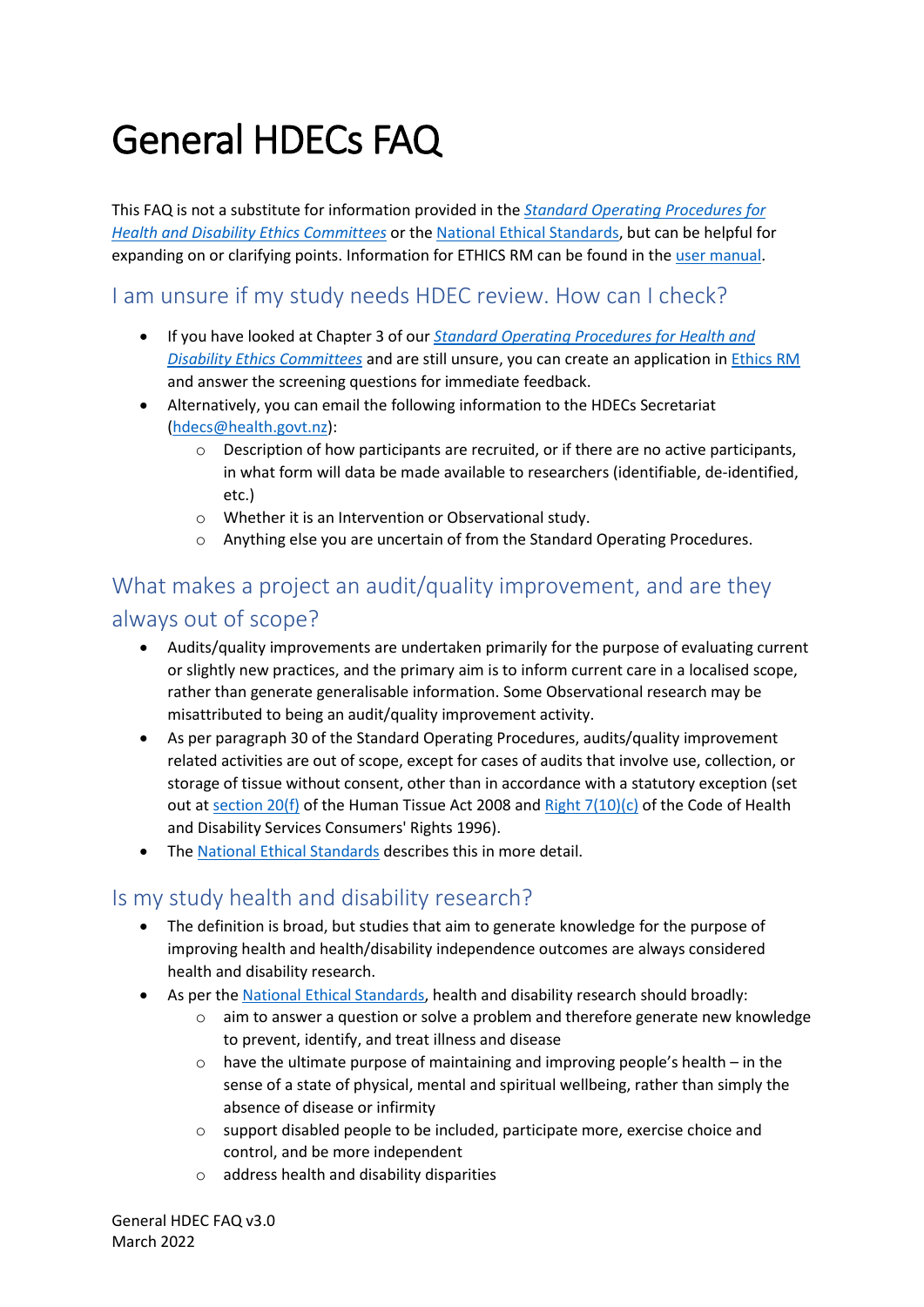- o contribute to whānau ora.
- The standards further outline what should not be considered health and disability research. If you are still unsure, you can contact the HDECs Secretariat for advice [\(hdecs@health.govt.nz\)](mailto:hdecs@health.govt.nz)

I only found out after finishing my study that I need HDEC review. Can I apply even though my study is finished?

- The HDECs cannot provide review for studies that have already happened.
- HDEC review must be obtained prior to commencement, which includes recruitment, analysis, or publication.

## I am doing a study that does not involve participants, just their information. Do I still need HDEC review?

• Your study may require HDEC review if it involves the use of identifiable information without consent for the purpose of research, or has other factors that increase risks (i.e. privacy, large datasets). Our scope is outlined in Chapter 3 of our *[Standard Operating Procedures for](https://ethics.health.govt.nz/assets/Uploads/HDEC/sops/standard-operating-procedures-for-hdecs-v3-0.docx)  [Health and Disability Ethics Committees.](https://ethics.health.govt.nz/assets/Uploads/HDEC/sops/standard-operating-procedures-for-hdecs-v3-0.docx)*

#### I am out of scope of HDEC review, where can I get an alternative ethics review?

- If you are part of an institution like a University or District Health Board, you should seek ethics review from an internal committee at your institution.
- Alternatively, there are committees not administered by the Health Research Council (HRC) that offer ethical approval, but you may wish to seek out clarification with your intended publication whether they are acceptable.

## My Institutional Ethics Committee requires proof that HDEC review is not required for my project. How can I get this?

- Finishing the screening questions in the application form in [Ethics](https://nz.forms.ethicalreviewmanager.com/Account/Login) RM will return an automated email outlining that your project is out of scope for HDEC review if questions are answered correctly.
- If you are unable to find this email, please check your Spam folder.
- More information on completing this form can be found in the *Ethics RM* manual.

## When conducting research in New Zealand, should researchers from abroad be required to obtain ethics approval in New Zealand?

- Any research conducted in New Zealand (i.e., at least one site located in New Zealand) requires ethics approval from a New Zealand committee.
- If your study is in scope for HDEC review, a locally based Co-ordinating Investigator (CI) must be nominated and listed in the HDEC application.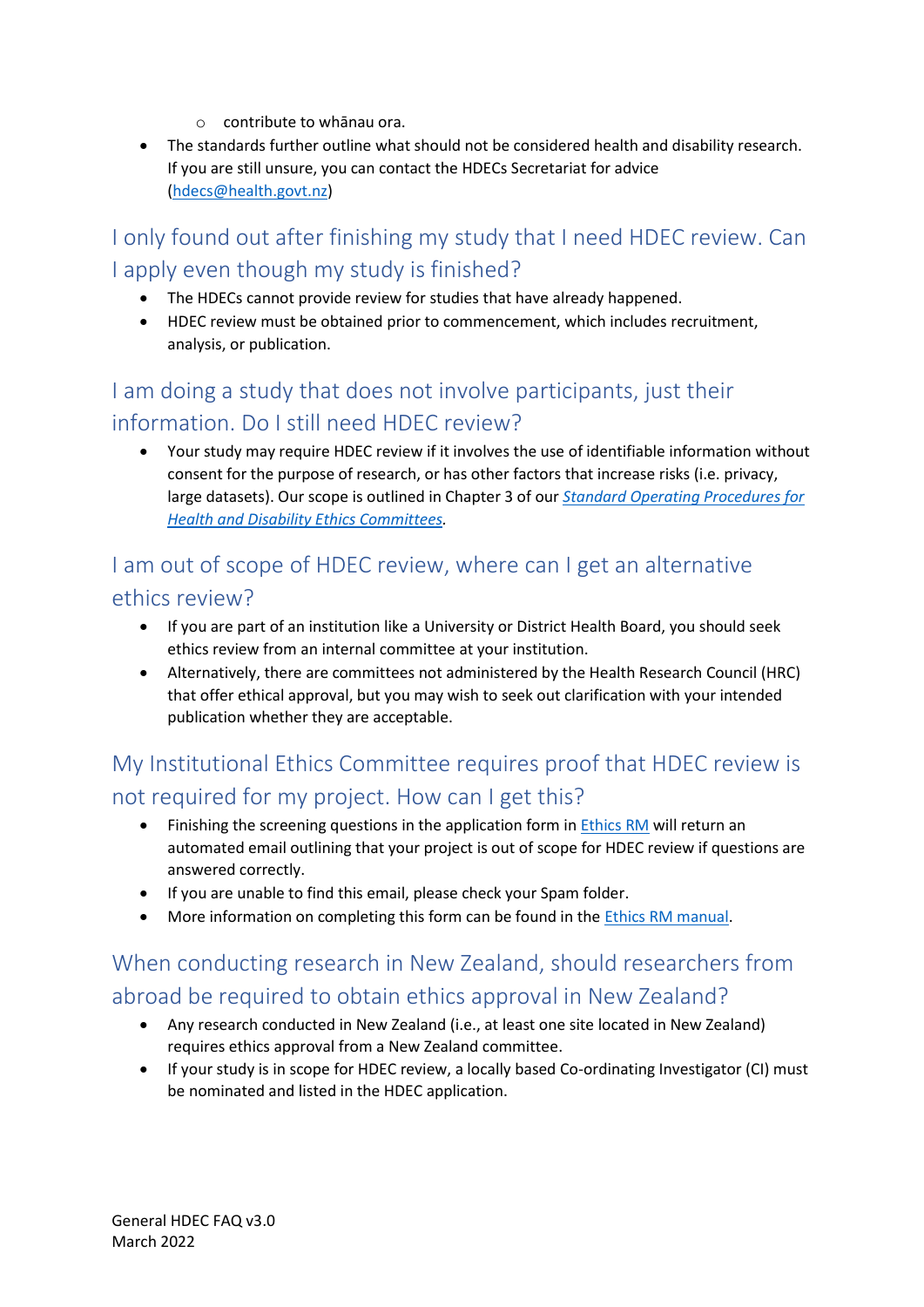# Can there be more than one Co-ordinating Investigator (CI) (for example, Co-CIs) on a single trial for a New Zealand site?

- While there can be, the HDECs require only one to be listed and the application form can only accept one.
- If your study has more than one CI, it is the responsibility of the study team to select who is the CI for the purpose of the HDEC application and has the oversight required to maintain ethics approval.

#### What is required as part of Independent Scientific Peer Review?

- Please see the [guidance on our website](https://ethics.health.govt.nz/guides-templates-and-forms/scientific-peer-review-submissions-guidance/) for what constitutes Independent Scientific Peer Review.
- Independent Scientific Peer Review is required for **any** study in scope for HDEC review.

# When is evidence of professional indemnity held by the Co-ordinating Investigator required?

• Evidence of professional indemnity is only required in studies that are commercially sponsored. Please see the *[Standard Operating Procedures for Health and Disability Ethics](https://ethics.health.govt.nz/assets/Uploads/HDEC/sops/standard-operating-procedures-for-hdecs-v3-0.docx)  [Committees,](https://ethics.health.govt.nz/assets/Uploads/HDEC/sops/standard-operating-procedures-for-hdecs-v3-0.docx) paragraph 39.4.7*.

## Can I request to be reviewed by a specific HDEC?

- There are various reasons why you can request a specific HDEC. These reasons commonly include (but are not limited to):
	- o Your submission was previously Declined by an HDEC and they are familiar with your study.
	- $\circ$  You have had similar studies approved by an HDEC and they are familiar with your studies.
	- $\circ$  There is a known conflict of interest between you and a member in a particular HDEC, so you may request a different one to avoid this.
- There is an option in the application form to do this and provide justification. It is important to note that if the HDECs Secretariat are unable to accommodate your request to be reviewed by a specific HDEC, they will contact you with details of this either via email or the 'Correspondence' tab on Ethics RM.

# I am only available during a certain time to attend my application's review. How can I request a specific time? Can I change my application time?

- If ahead of your application submission you know what times that you are available for, please provide detail of this in a cover letter for your application, or email the HDECs Secretariat [\(hdecs@health.govt.nz\)](mailto:hdecs@health.govt.nz). Please note that if multiple applicants request the same/similar time slots, it may not be possible to honour all requests.
- You may request a different time after you have received your validation letter outlining your time slot, but it may not be possible to arrange an alternative time for you.
- Please check th[e start time](https://ethics.health.govt.nz/about/meeting-dates-venues-and-minutes/) of meetings before you request a timeslot to ensure your request is workable. The first 30 minutes of any meeting is reserved for HDEC business.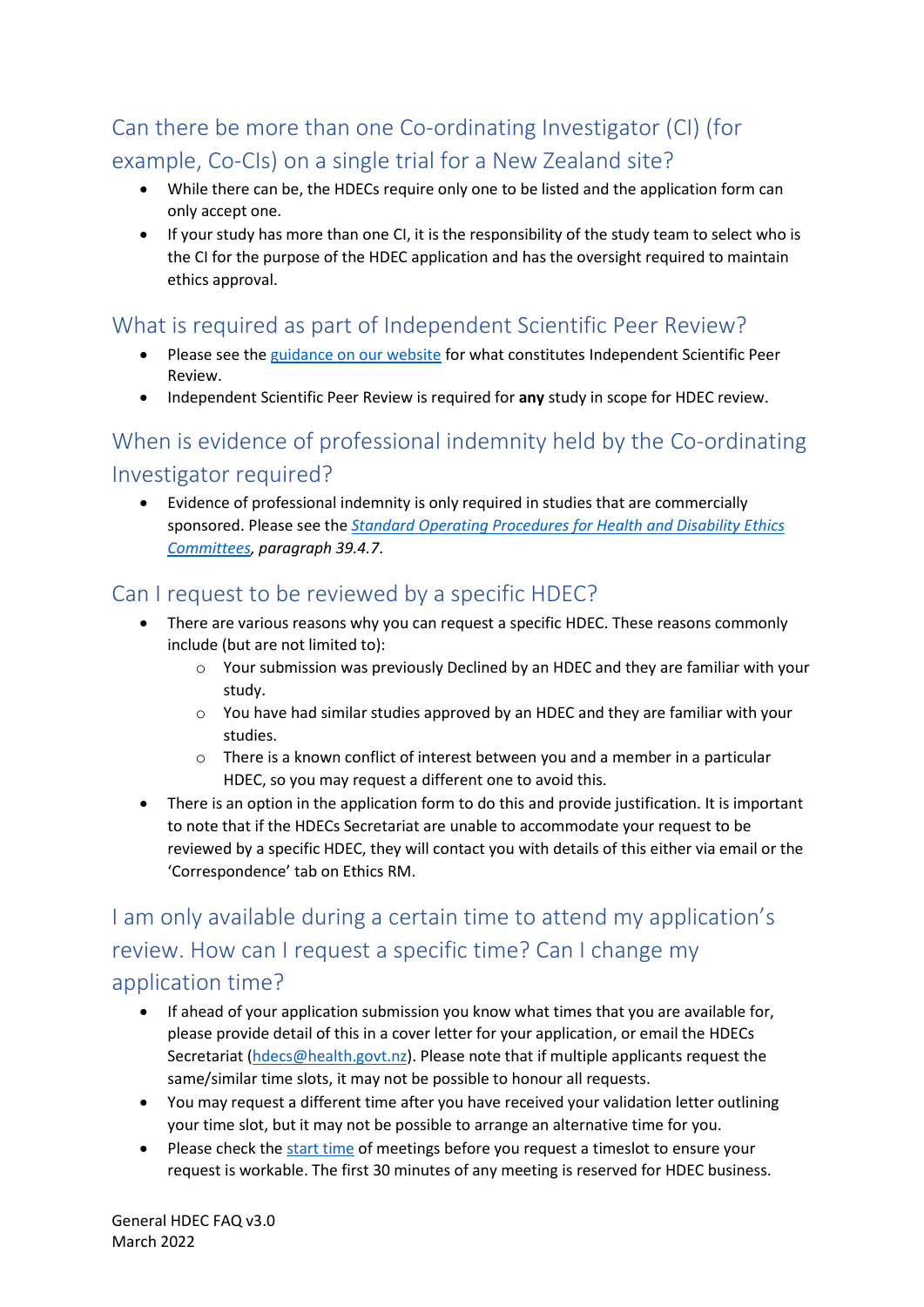## When is my submission being reviewed?

- If your submission is a Full application, this will be reviewed at the next available full HDEC meeting. A schedule of when these take place can be found o[n our website.](https://ethics.health.govt.nz/about-the-committees/meeting-dates-venues-and-minutes/) The clock for Full applications is 35 days and are validated on the agenda closing date it was submitted by.
- If you have a full application and selected a specific HDEC, it will be reviewed at the next available meeting for that Committee.
- If your submission is an Expedited application or a post-approval form (Amendment, Progress Report, etc.) then unless otherwise told, your application is reviewed online by a Subcommittee and not at a full meeting. The clock for these submissions is 15 days. If you have submitted your response to Provisional Approval, all submissions are reviewed online by the lead reviewers (unless you are otherwise notified).

## What can I expect following submission of my full application?

- Applications submitted by 12pm of the agenda closing date will be validated (if valid) and assigned to the next available meeting. You will receive a valid letter confirming the date and time of your review within a few working days of this.
- During your allocated timeslot, the Committee will ask questions and raise ethical issues. Some matters may be resolved during the meeting, and some may require document amendments that will need to be sent back to the Committee. You will be advised of your decision via a letter on Ethics RM.

## Do I need to prepare/bring anything to the (full review) HDEC meeting?

• No prior preparation is required; however, it can be helpful for researchers to have their study documents and application form on hand (electronically or printed) as the Committee may refer to pages directly with their questions.

## Do I have to attend the review of my application if it has gone to a full meeting?

- **It is preferable for researchers to attend so that issues raised could be resolved within the meeting.**
- An application is always reviewed at the meeting it is assigned to even if no one on the research team makes it to the timeslot.
- Regardless of attendance, researchers are provided with a decision letter following the review of their full application.

#### When can I expect to receive my letter from the full meeting?

- The minutes following the meeting can take up to 2 weeks or more for the HDECs Secretariat to complete. Letters are sent following the completion of the minutes by the HDECs Secretariat.
- If a letter is taking longer than usual/more than 2 weeks after the meeting, please contact the HDECs Secretariat [\(hdecs@health.govt.nz\)](mailto:hdecs@health.govt.nz) to check if there are any expected delays or for expected timeframes. We will endeavour to provide updates in advance.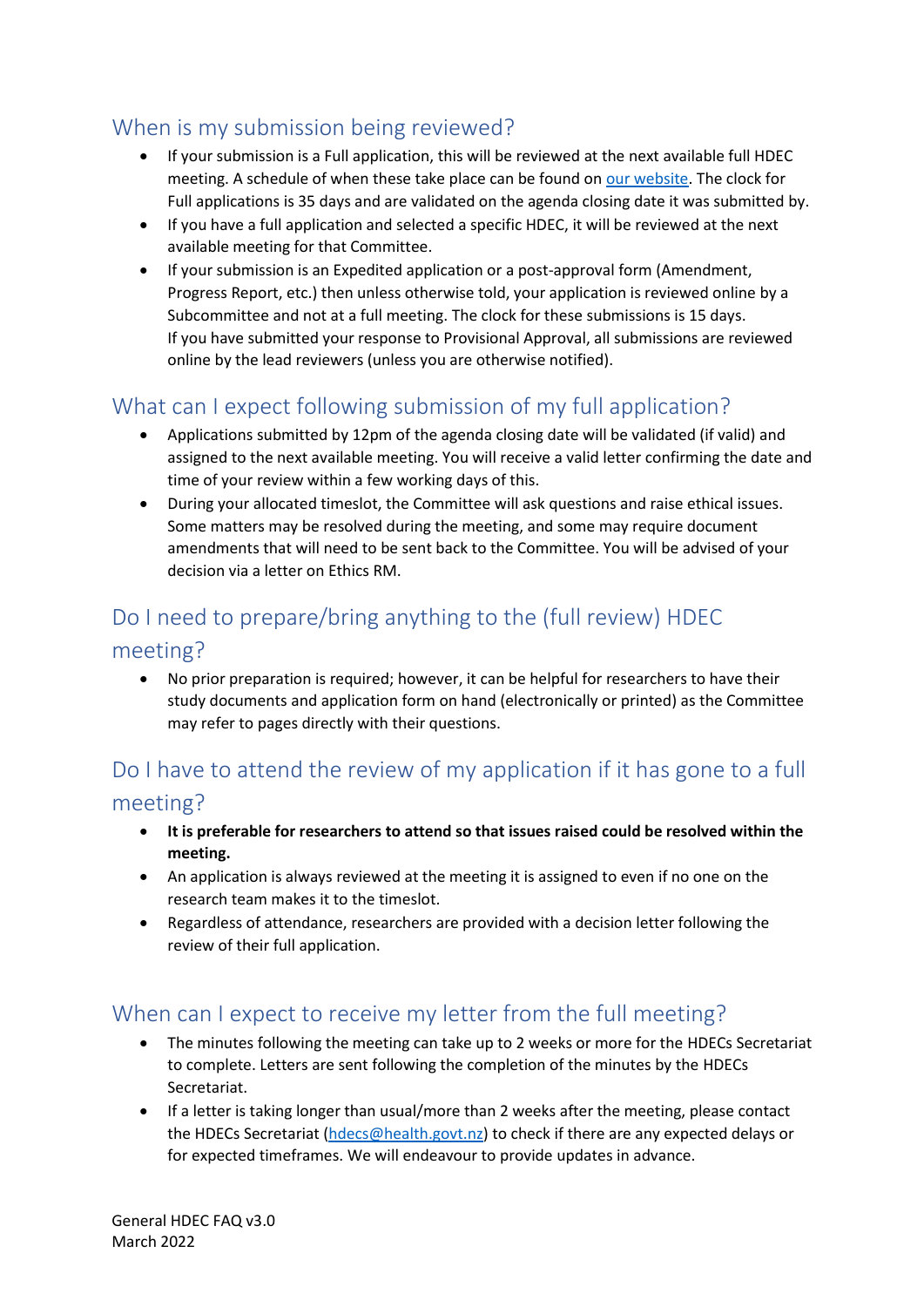#### When can I start my study?

• You can start your study once you have received an Approval letter for your application and you have completed all Standard and any Non-standard conditions (if any) listed in the letter.

#### What can be submitted with annual reports?

- Some studies are only required to fill in the annual progress report form and submit.
- You can submit any non-substantial updated documents for filing for your progress report.
- If your study involves a new medicine, you will need to submit a safety report.
- For more information see the *[Standard Operating Procedures for Health and Disability Ethics](https://ethics.health.govt.nz/assets/Uploads/HDEC/sops/standard-operating-procedures-for-hdecs-v3-0.docx)  [Committees,](https://ethics.health.govt.nz/assets/Uploads/HDEC/sops/standard-operating-procedures-for-hdecs-v3-0.docx) paragraphs 198 – 205.* Please note that the annual reports should not be used to submit substantial amendments and will require separate submission.

#### Will I get a reminder when my progress report is due?

- At this stage we are unable to do this in Ethics RM but will hopefully have this feature in the future.
- Please ensure you are aware of your reporting period, which is outlined in your application approval letter and any subsequent progress report submissions. Your annual report date is determined by the date of your application approval letter.

## I have submitted my application/post-approval form but a document is missing, can you add it to my project for me?

• Unless the Committee has asked for something to be added or this addition has been discussed with the HDECs Secretariat, we cannot add anything new once the application has been validated. This includes sending documents via the 'Correspondence' tab in Ethics RM.

## How do I respond to Provisional Approval?

• This is detailed in the **Ethics RM manual** available.

# I will not make the 90-day deadline for responding to Provisional Approval. Can I have an extension?

• Please email the HDECs Secretariat [\(hdecs@health.govt.nz\)](mailto:hdecs@health.govt.nz) as soon as you are aware that you are unable to meet the deadline.

# I was referred to an HDEC template in the list of changes I need to make. Is it mandatory to use HDEC templates?

- [HDEC templates](https://ethics.health.govt.nz/guides-templates-and-forms/) are not mandatory; however, they were created in consultation with the HDEC members to ensure that they cover all items required under the National Ethical Standards.
- Templates are often recommended to researchers as guidance to meet all National Ethical Standards and can be used as guides or adapted for each study's needs.